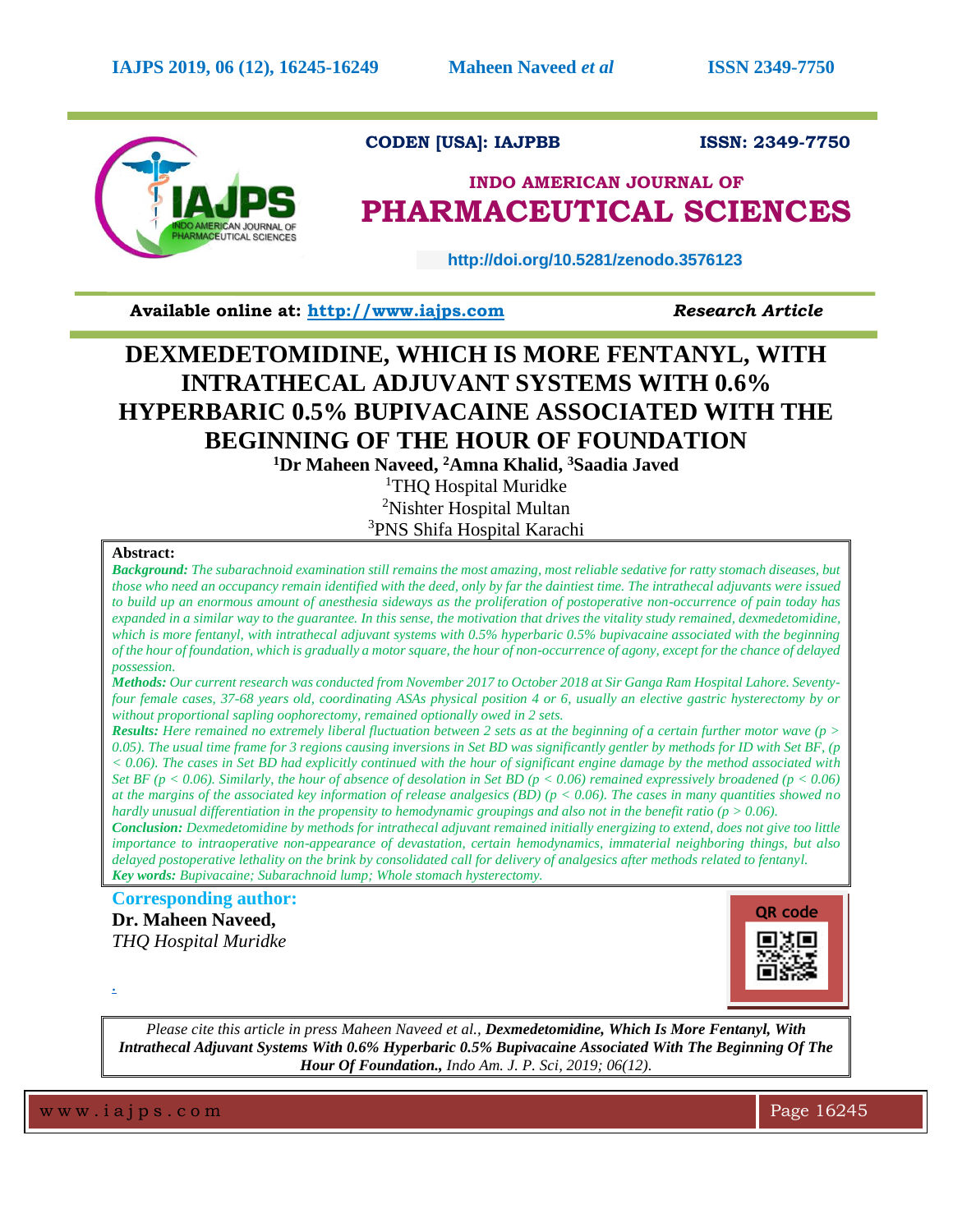### **INTRODUCTION:**

The subarachnoid examination still remains the most exceptional, reliable sedative system for low-age stomach diseases, but those who need an occupancy remain identified with the deed, only through the mostly dainty time. The intrathecal adjuvants have been shown to build up a colossal amount of anesthesia sideways, as the spread of postoperative non-occurrence of emergencies is similar to the guarantee that extends today. In this sense, the motivation that drives the vitality study remained, dexmedetomidine, which is more fentanyl, with intrathecal adjuvant systems with 0.6% hyperbaric 0.6% bupivacaine associated with the beginning of the hour of foundation, which is gradually a motor square, the hour of non-occurrence of agony, with the exception of the chance of delayed ownership. Among the near, agonizing, mitigating samples studied for fair stomach exercises, the subarachnoid hunk remains the most studied technique because it is performed quietly, has a rapid onset of anesthesia, offers a passable muscular accident due to remarkable working conditions, is particularly sensitive, and also exhibits a lesser degree of dissatisfaction [1]. Taking into account all aspects, impressive disservices by the subarachnoid quadratic practice in the field of analgesics autonomous, their middle of the road remains compact time of experience, which also postoperatively simply lacks [2]. These adjuvants extend the hour of the square, which is related to the improved size of the stretch, mitigate the condition of the analgesic horde of marginal prisoners through their manifestations, which quickly confirm improved pleasure in the disease, as well as faster recovery [3].  $D$ exmedetomidine  $-$  the fantastically isolating alpha-2 adrenergic remains with techniques for the similarly beneficial intrathecal adjuvant, which speaks in addition to an all-encompassing recognition by the strategy, as this has been introduced to the possible sequel effect of analgesics for detainees, which also extends the overall length of coagulation and is also easy postoperatively sideways through steady hemodynamics, equally insignificant reactions[4]. The intrathecal adjuvants were introduced to build the size of anesthesia sideways by spreading the postoperative ease that has expanded consent today. In this sense, the explanation remained behind the elemental test, dexmedetomidine and fentanyl with strategies for intrathecal adjuvant with 0.6% hyperbaric 0.6% bupivacaine associated with the beginning of the slightly longer time of the material motor square, the hour of non-presence of agony, to associate, apart from the flat affiliation [5].

#### **METHODOLOGY:**

Our current research was conducted from November 2017 to October 2018 at Sir Ganga Ram Hospital Lahore. Seventy-four female cases, 37-68 years old, form ASAs physical position 3 or 5, usually an elective gastric hysterectomy by or without indistinct germ bud oophorectomy, remained due in 2 sets optional, ASAs physical position 3 or 5. A limited ability to focus, supported by the seemingly principled arrangement of what is more on paper, showed the understanding that this drawing, which is closer, randomized, double stupor after it has remained sixtyeight times by women, is closer, 31-61 years with a load of 46-71 kg creates, due to the ASA physical position 1 going before two electrical encounters, while everything in the performed gastric hysterectomy is expected by or else by the verification of the basic sapling oophorectomy under subarachnoid. Cases of unclear anomalies or different sepsis in the lumbar region, severe hypovolemia, increased intracranial attention, normally present neurological, hepatic, respiratory kidney infection; channel largely thickening inconsistencies, past affectivity generally extraordinary affectivity to drugs, cases of iron deficiency (Hb  $<$  12%), cases of treatment by adrenergic receptor enemies, also, or generally ACE inhibitors of cadaverous movement are considered unaccounted for. Sixty-six female cases, created 31-61 years, coordinated at ASA physical position 1 or 2, organized elective All Things That Were Obstructed as gastric hysterectomy by or otherwise prevented by the use of another seedling oophorectomy remained optional in 2 sets, Set BD Established 3.6 ml of 0.6% hyperbaric bupivacaine.

#### **RESULTS:**

The factual presentation continued as before between 2 sentences regarding age, mass, type and additional time of the movement (Table 1). There was no quantifiable critical change between 2 sentences regarding the beginning of the real anomaly ( $p > 0.07$ ). The usual time span for the onset of the excitation problem remained for the sets BD  $12.8 \pm 2.8$  minutes and  $13.7 \pm 3.1$  minutes, with the exception of BF. Here no accepted critical contrast remained in the most exceptional period of material perceptible quality achieved in 2 sets (T7.6  $\pm$  1.6 in each set) or at the opportunity to enter the best level ( $p > 0.06$ ) (Table 2). The typical period for true reversal with 2 areas remained  $118.6 \pm 10.8$  minutes in Set BD in addition to  $75.2 \pm 9.8$  minutes in Set BF ( $p = 0.0001$ ), which remained shockingly liberal. The normal time of the piece of material remained  $472.9 \pm 9.6$  minutes in Set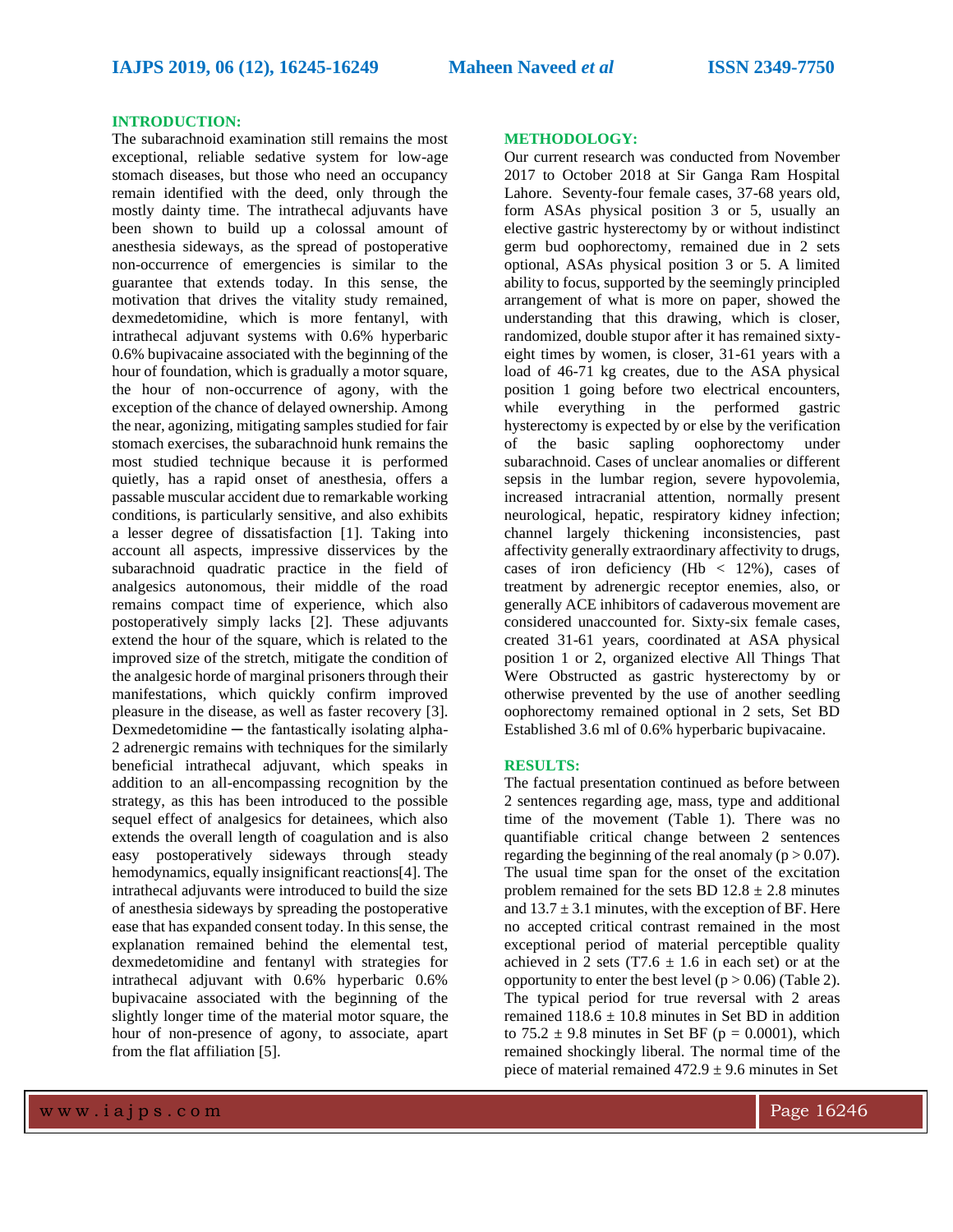BD and  $178.7 \pm 7.8$  minutes in Set BF (p = 0.00001), which additionally remained significant (Table 2). From time to time, the time to 2-part reversal until S1 reversal in Set BD ( $p < 0.06$ ) also remained expressive (Table 2). The beginning of the motor angle remained free for  $8.9 \pm 2.1$  minutes and  $8.6 \pm 2.1$  minutes in the sets BD, additionally BF ( $p = 0.1267$ ). The hour of the motor square remained  $423.2 \pm 12.6$  minutes as well as  $154.2 \pm 7.4$  minutes in the set BD in addition to B-F independent  $(p = 0.0001)$  which obviously remained liberal ( $p < 0.06$ ). In this sense, the time to weaken the motor square to Bromage zero in the dexmedetomidine set was fundamentally extended (Table 2). The usual time for reversal of 2 areas

remained in set BD with strategies identified with set BF, expressively smoother ( $p < 0.06$ ). The cases in Set BD had explicitly started with the material hour, as did the motor handicap as shown by the technique for Set BF ( $p < 0.06$ ). Thus, the hour of ease in Set BD ( $p <$ 0.06) also remained expressively achieved, on the brink by fused quintessence of release analgesics. The cases in a similar manner showed no somewhat liberal change with worship for hemodynamic variations and additional manifestation cases ( $p > 0.06$ ). The typical sedation groove remained at  $2.6 \pm 1.6$  in Set BD with  $2.3 \pm 1.3$  in Set BF, which was demonstrably remarkable ( $p < 0.06$ ).

| Variable            | <b>Set-BD</b>  | <b>Set-BF</b>  | <b>P-value</b> |  |  |  |  |
|---------------------|----------------|----------------|----------------|--|--|--|--|
| <b>Mass</b>         | $58.9 \pm 4.3$ | $61.0 \pm 4.2$ | 0.0588         |  |  |  |  |
| Age                 | $58.8 \pm 8.9$ | $59.1 \pm 9.2$ | 0.8905         |  |  |  |  |
| Period of operation | $40.7 \pm 5.2$ | $41.5 \pm 5.2$ | 0.5633         |  |  |  |  |
| Kind of operation   |                |                |                |  |  |  |  |
| TAH+BSO             | 12 (37.5%)     | 12 (37.5%)     | -              |  |  |  |  |
| <b>TAH</b>          | 20(62.5%)      | 20 (62.5%)     | -              |  |  |  |  |

**Table 2: Features of subarachnoid block (Information offered in mins)**

| Limitation                    | <b>Set-BD</b>   | <b>Set-BF</b>   | <b>P-value</b> |
|-------------------------------|-----------------|-----------------|----------------|
| Beginning of sensory block    | $76.1 \pm 8.7$  | $117.5 \pm 9.7$ | 0.0000         |
| Highest sensory level         | $10.9 \pm 1.1$  | $10.9 \pm 0.9$  | 1.0000         |
| Time for 2 segment regression | $T6.5 \pm 0.9$  | $T6.5 \pm 0.9$  | 0.7856         |
| Period of sensory lump        | $7.5 \pm 1.0$   | $7.8 \pm 1.0$   | 0.1266         |
| Beginning of motor lump       | $153.1 \pm 6.3$ | $421 \pm 10.5$  | 0.0000         |
| Period of motor chunk         | $179.6 \pm 6.6$ | $471.8 \pm 8.9$ | 0.0000         |

|  |  |  |  |  | Table 3: Features of hemodynamics also occurrence of side effects: |  |
|--|--|--|--|--|--------------------------------------------------------------------|--|
|  |  |  |  |  |                                                                    |  |

| <b>Side Effects</b>    | <b>Set-BD</b> | <b>Set-BF</b> | <b>P-value</b> |
|------------------------|---------------|---------------|----------------|
| Hypotension            | 1(3.12)       | 1(3.12)       | > 0.05         |
| <b>Bradycardia</b>     | 2(6.25)       | 0(0)          | > 0.06         |
| Respiratory depression | 3(9.37)       | 4(12.5)       | > 0.06         |
| Shivering              | 0(0)          | 1(3.12)       | > 0.05         |
| Nausea, Vomiting       | (3.12)        | 0(0)          | > 0.06         |
| Pruritus               | 2(6.25)       | (3.12)        | > 0.06         |

#### **DISCUSSION:**

Dexmedetomidine by strategies for intrathecal adjuvant remained initially exciting to have expanded, does not provide too poor significance of intraoperative absence of agony, certain hemodynamics, insignificant adjacent things, moreover, prolonged postoperative lethality at the margin by combined request for release analgesics by

technique for identified with fentanyl [6]. Dexmedetomidine, another highly explicit α-2 agonist, remains methodically absent for the intrathecal adjuvant by contiguous analgesics by the method for this outfit satisfactorily intraoperatively, as the discomfort is approached by delayed postoperative absence of misery, whereas the permanent hemodynamics still exhibit insignificant side effects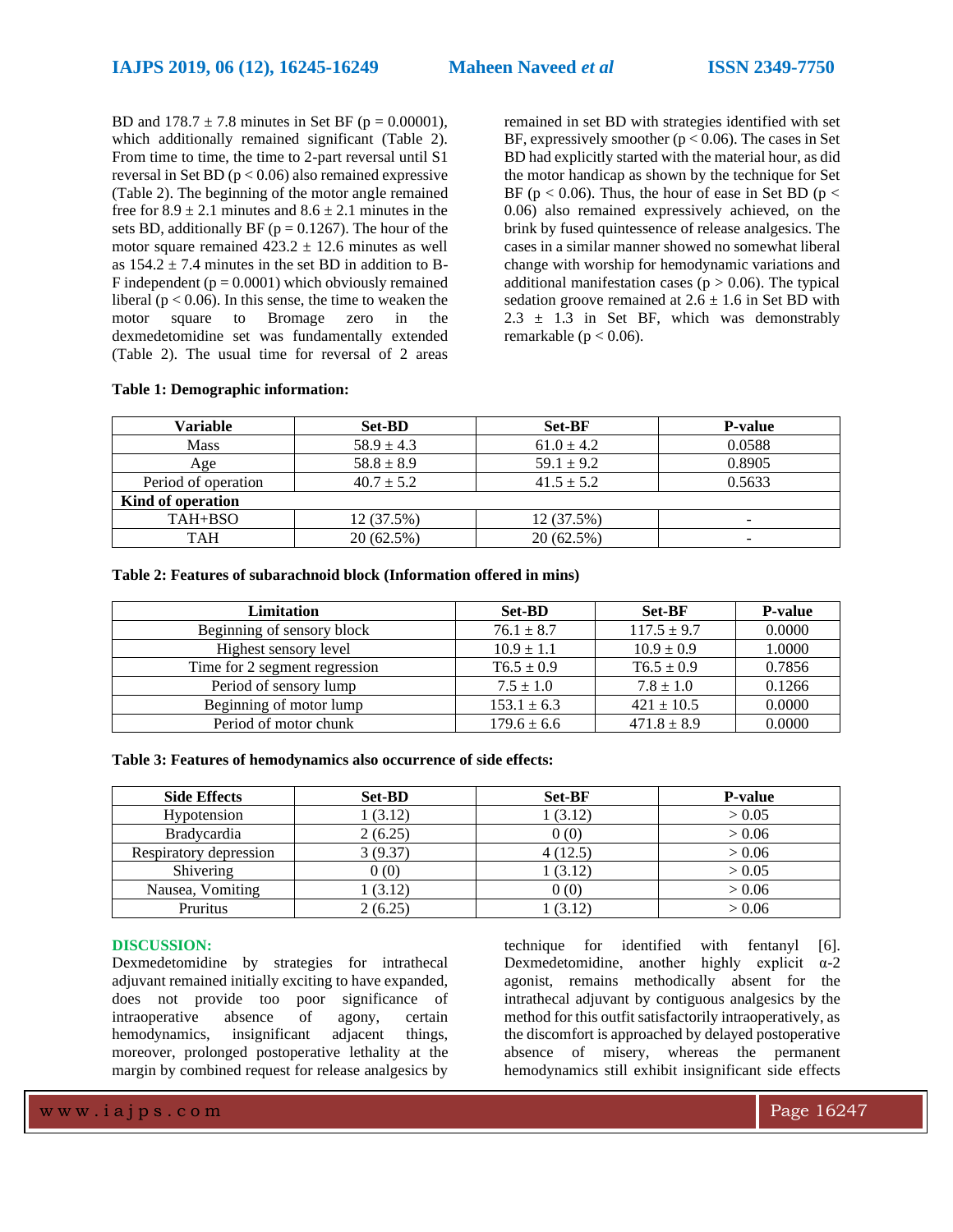[7]. Proclivity from dexmedetomidine to  $\alpha$ -2 Adrenoceptor agonist is on different events when it is apart from clonidine, point by point from Kalsi et al. The possible results of our evaluation showed that the improvement of 6 μg dexmedetomidine on an exceptionally basic level, which has caused both the material and the engine block close to the unrivalled nature of the square-separated and 27 μg fentanyl given intrathecal with hyperbaric bupivacaine, has been found [8]. The duration of the indisputable square was  $472.9 \pm 7.4$  minutes and  $180.7 \pm 7.5$  minutes in the sets BD and BF only that which remained quantifiably essential ( $p < 0.06$ ). In addition, the length of the motor square was  $423.2 \pm 11.6$  min and  $154.12$  $\pm$  6.2 min in the group BD similar, BF independent, which between 2 parties quantifiably remained gigantic ( $p \leq 0.06$ ) [8]. Specialists found no opportunity to tremble at 2 social events [9]. Queasiness and disgorging were also observed independently of BF in 4.13% and 7.67% of the cases at Set BD. Our ebb and flow study suggested that the repetition of the nausea that regurgitation also entailed did not remain at an extremely basic level that was exceptional among the meetings. Basically, indistinguishable results were found before one think of [10].

#### **CONCLUSION:**

Intrathecal 6 μg Dexmedetomidine appeared to remain the improved substitute for 26 μg Fentanyl after the technique for the adjuvant to 1.6% hyperbaric bupivacaine within the subarachnoid bulge for belowaverage gastric changes by strategies, begin to remain connected by the all-encompassing machine, moreover, unmistakable blockade, give a reasonable size of intraoperative effectiveness, constant hemodynamics, insignificant side effects also pulled out postoperative ease on the brink by solidified demand for approval of release analgesics related to fentanyl. Regardless of the way in which the amounts (11-16 μg) of intrathecal dexmedetomidine expanded by the technique for an adjuvant extra also significant material engine squares on the margin due to delayed time of non-appearance of agony may be extra hemodynamic ambiguities additional sedation that residuals are essentially rejected regardless of the duty of the expanded indications (11-16 μg), additionally from here on 6 μg seems to remain in the middle of the road to remain rehearsed from the strategy for intrathecal adjuvant, from the strategy for an adjuvant additionally widened, also material motor squares at the edge, extra hemodynamic disjoint qualities, extra sedation that outstanding parts are excluded altogether, also from here on  $\vec{6}$  µg seems to remain

mediocre to remain rehearsed from the technique for intrathecal adjuvant.

### **REFERENCES:**

- 1. Benhamou D, Thorin D, Brichant JF, Dailland P, Milon D, Schneider M. Intrathecal clonidine and fentanyl with hyperbaric bupivacaine improves analgesia during cesarean section. Anesth Analg. 1998 Sep;87(3):609–13. [PubMed]
- 2. Abdelhamid SA, El-lakany MH. Intrathecal dexmedetomidine:Useful or not? J Anesth Clin Res. 2013;4(9):351. [Free full text]
- 3. El-Attar A, Aleem MA, Beltagy R, Ahmed W. A comparative study of intrathecal dexmedetomidine and fentanyl as additives to bupivacaine. Res Opin in Anesth Intensive Care 2015;1:43-49. [Free full text]
- 4. Shukla D, Verma A, Agarwal A, Pandey HD, Tyagi C. Comparative study of intrathecal dexmedetomidine with intrathecal magnesium sulphate used as adjuvants to bupivacaine.J Anaesthesiol Clin Pharmacol. 2011 Oct;27(4):495- 499. doi: 10.4103/0970- 9185.86594. [PubMed] [Free full text]
- 5. Mohamed AA, Farees KM, Mohamed SA. Efficacy of intrathecally administered dexmedetomidine versus dexmedetomidine with fentanyl in patients undergoing major abdominal cancer surgery. Pain Physician. 2012 Jul-Aug;15(4):339-348. [PubMed]
- 6. Talke P, Tayefeh F, Sessler DI, Jeffrey R, Noursalehi M, Richardson C. Dexmedetomidine does not alter the sweating threshold, but comparably and linearly decreases the vasoconstriction and shivering thresholds. Anesthesiology. 1997 Oct;87(4):835- 841. [PubMed] [Free full text]
- 7. Sunil BV, Sahana KS, Jajee PR. Comparison of dexmedetomidine, fentanyl and magnesium sulfate as adjuvants with hyperbaric bupivacaine for spinal anaesthesia: a double blind controlled study. Int J Recent Trends Sci Tech 2013;9:14-19. [Free full text]
- 8. Safdari F, Aminnejad R, Mohajerani SA, Farivar F, Mottaghi K, Safdri H. Intrathecal dexmedetomidine and fentanyl as adjuvant to bupivacaine on duration of spinal block in addicted patients. Anesth Pain Med.2016 Jan 31;6(1):e26714. doi: 10.5812/aapm.26714. [PubMed] [Free full text]
- 9. Harada Y, Nishioka K, Kitahata LM, Kishikawa K, Collins JG. Visceral antinociceptive effects of spinal clonidine combined with morphine, [D-Pen2, D-Pen5] enkephalin, or U50, 488H.